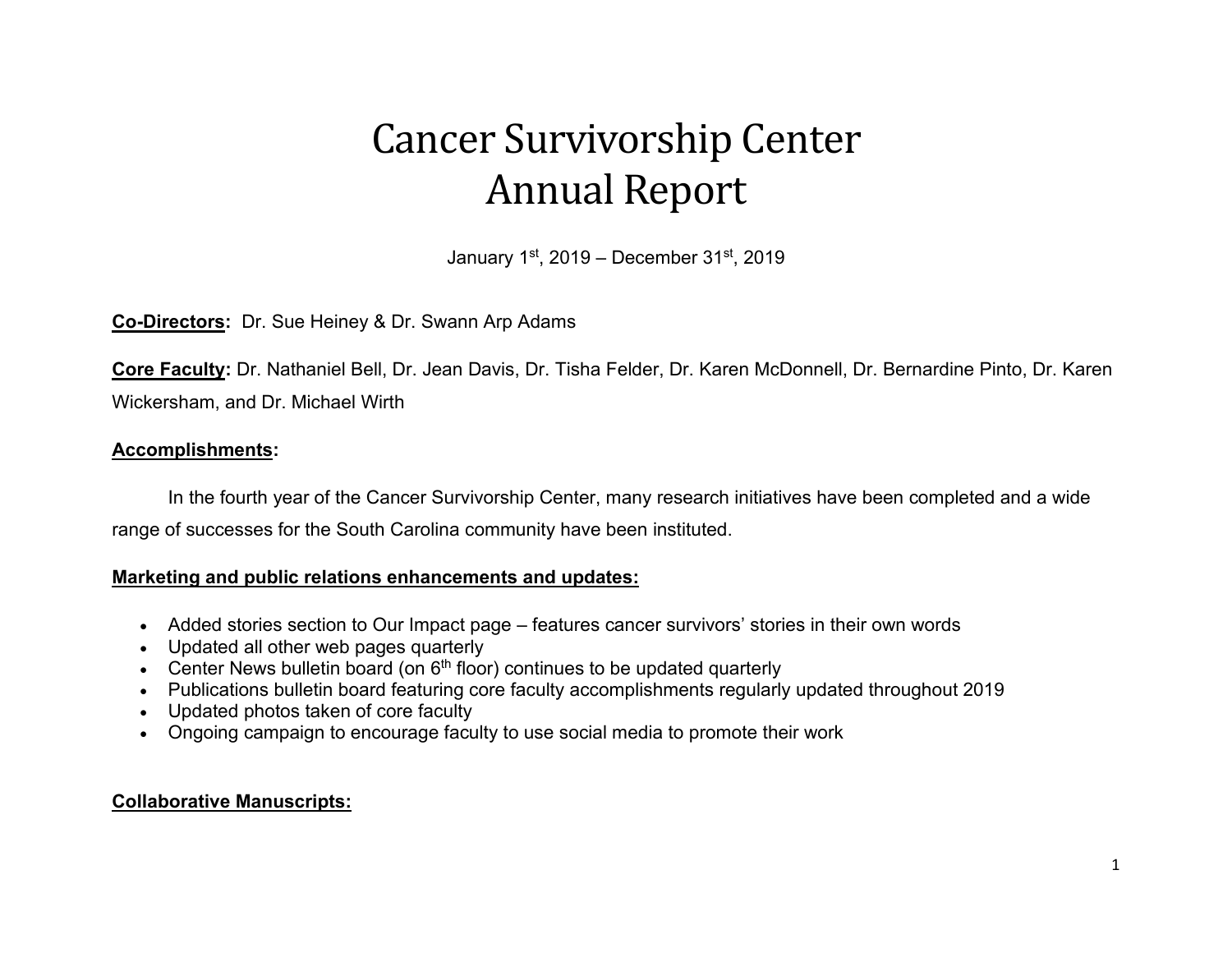• 16 manuscripts published with 2 or more core faculty

# **Overview by the Numbers:**

- 35 Manuscripts published or *In Press*
- 12 Manuscripts submitted and under review
- 15 Presentations at scientific meetings
- 8 New awards (3 with CSC faculty as PI)
- 11 Continuing awards (6 with CSC faculty as PI/Primary sponsor)
- 13 Grants submitted (5 with CSC as PI)

# **Forum Topics:**

| <b>Date</b> | <b>Topic</b>                             | <b>Presenters</b>     | <b>Attendance</b> |
|-------------|------------------------------------------|-----------------------|-------------------|
| January     | <b>Revisiting Cervical Cancer</b>        | Dr. Heather Brandt    | 15                |
| 16, 2019    | <b>Prevention and Control</b>            |                       |                   |
| February    | They Say, I Say, So What?                | <b>Chris Holcomb</b>  | 11                |
| 20, 2019    | <b>Writing Cohesive and</b>              |                       |                   |
|             | <b>Coherent Academic</b>                 |                       |                   |
|             | Arguments                                |                       |                   |
| March 20,   | Hip Hop and Mental Health                | <b>Akeen Hamilton</b> | $20*$             |
| 2019        |                                          |                       |                   |
| April 17,   | Understanding and Managing "Chemo Brain" | Dr. Jacobo Mintzer    | 13                |
| 2019        |                                          |                       |                   |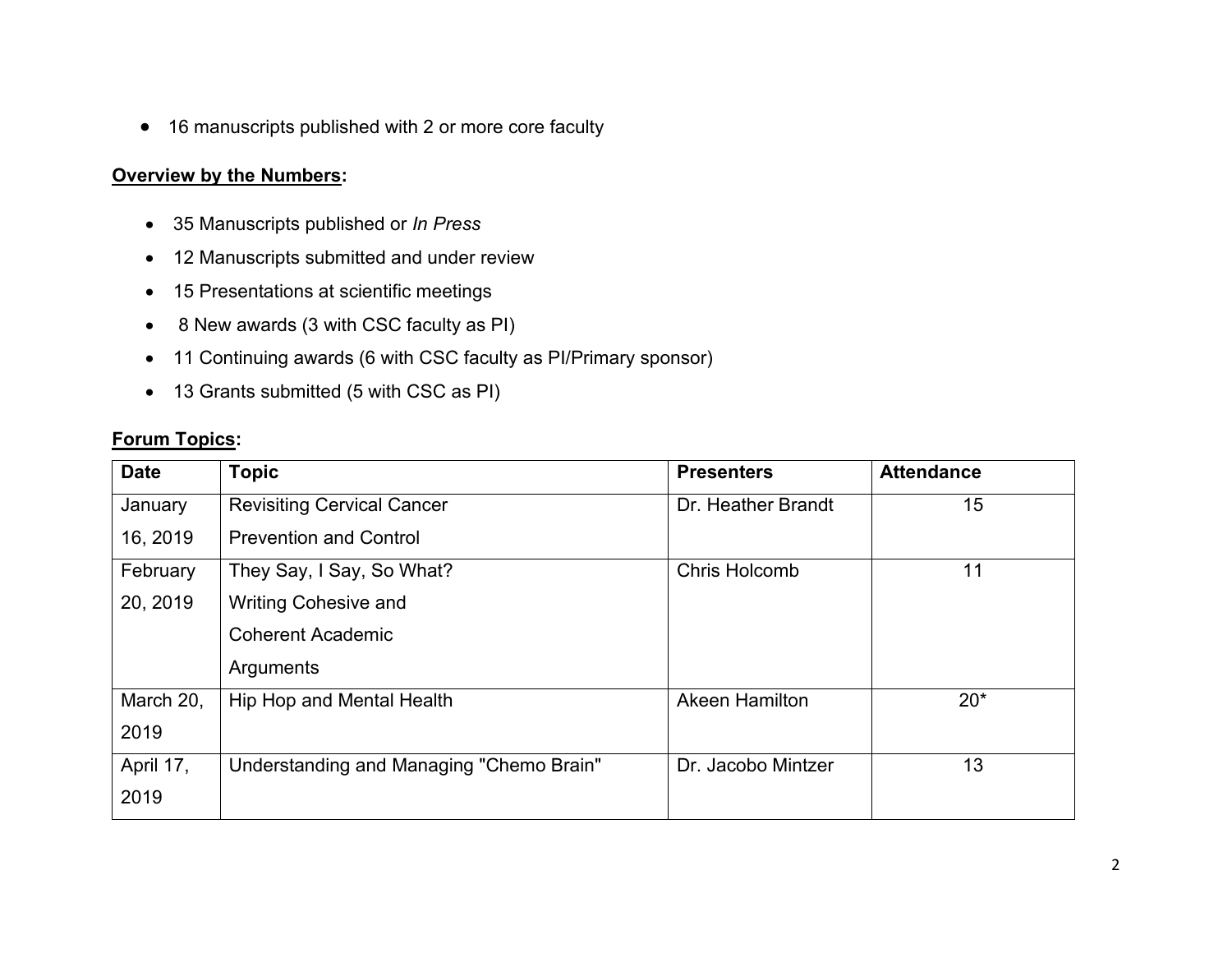| September | Surviving with Cancer                     | Dr. Karen                  | 18 |
|-----------|-------------------------------------------|----------------------------|----|
| 11, 2019  |                                           | Wickersham                 |    |
| November  | Submitting & Reviewing NIH Center Grants: | Drs. Swann Adams,          |    |
| 13, 2019  | Lessons Learned                           | Cindy Corbett, &           |    |
|           |                                           | <b>Julius Fridricksson</b> |    |

\*Estimated as attendance was not collected

#### **Publications & Articles:**

- 1. Wirth MD, Franco R, Robb SW, Daniels K, Susko K, Hudson MF, O'Rourke MA. Randomized Controlled Trial of a 4-Week Mindfulness Intervention among Cancer Survivors Compared to a Breathing Control. *Cancer Investigation*  2019; 37(4-5): 227-232 (PMID: 31198066).
- 2. Zheng J, Wirth MD, Merchant AT, Zhang J, Shivappa N, Stolzenberg-Solomon, Hébert JR, Steck SE. Inflammatory Potential of Diet, Inflammation-related Lifestyle Factors and Risk of Pancreatic Cancer: Results from the NIH-AARP Diet and Health Study. *Cancer Epidemiology, Biomarkers & Prevention* 2019; 28(7): 1266-1270 (PMCID: PMC6606345).
- 3. McMahon DM, Burch JB, Hébert JR, Hardin JW, Wirth MD, Youngstedt SD, Shivappa N, Jacobsen SJ, Caan B, Van Den Eeden, SK. Diet-Related Inflammation and Risk of Prostate Cancer in the California Men's Health Study. *Annals of Epidemiology* 2019; 29: 30-38 (PMCID: PMC6388401).
- 4. Bell N, Arrington A, Adams SA, Jones M, Sakran JV, Mehta A, Eberth J. Incidental Cancer Diagnoses in Trauma Patients: A Case-Control Study Evaluating Long-term Outcomes. *Journal of Surgical Research 242: 304-311, 2019*
- 5. Small, T, Heiney SP, Baliko, B & Tavakoli, A. (2019) Improve Mammography Adherence, Clinical Journal of Oncology Nursing, 25:3; 281-287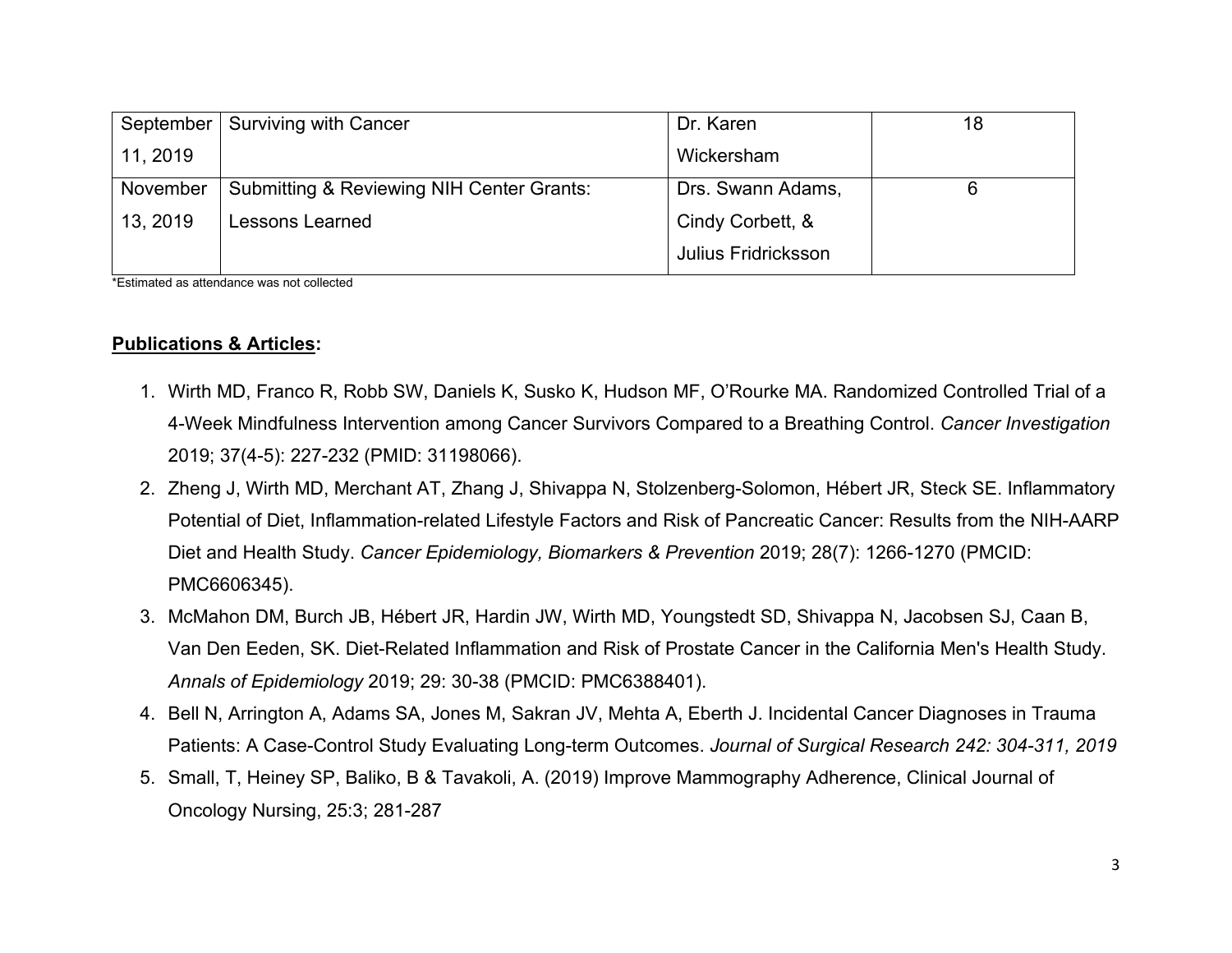- 6. Friedman, D.B., Arp Adams, S., Brandt, H.M., Heiney, S.P., Hebert, J.R., Ureda, J.R., Seel, J.S., Schrock, C.S., Mathias, W., Clark-Armstead, Dees, V., & Oliver, P. (2019). Rise up, get tested, and live: An arts-based colorectal cancer educational program in a faith-based setting. Journal of Cancer Education, 34(3), 550-555. (peer reviewed). doi: 10.1007/s13187-018-1340-x. PMID: 29492800
- 7. Faulkner, SL, Estrada, RD, Heiney, SP, Developing a Song for Grieving Young Adults, Creative Nursing , 2019, 25(4), 303-307.
- 8. Felder, T.M., Estrada, R.D., Quinn, J.C., Phelps, K., Hayne, P.D.P., Heiney, S.P. (2019). Expectations and reality: Perceptions of support among African American breast cancer survivors. Ethnicity and Health, 24(7), 737-753. doi: 10.1080/13557858.2017.1373072. PMID: 28870098.
- 9. Grimmett C, Corbett, T., Brunet, J., Shepherd, J., Pinto, B.M., May, CR., Foster, C. (2019). Systematic review and meta-analysis of maintenance of physical activity behavior change in cancer survivors. *International Journal of Behavioral Nutrition and Physical Activity*, *16*(1):37. doi: 10.1186/s12966-019-0787-4.
- *10.*Robertson, M., Lyons, E. J., Song, J., Cox-Martin, M., Lil, Y., Green, C.E., Pinto, B. M., Carmack, C., Harrison, C., Baum, G. & Basen-Engquist, K. (2019). Change in physical activity and quality of life in endometrial cancer survivors receiving a physical activity intervention. *Health and Quality of Life Outcomes, 17, 91.*  DOI[:10.1186/s12955-019-1154-5](https://doi.org/10.1186/s12955-019-1154-5)
- 11.Vergara, F.H., Davis, J.E., Budhathoki, C., Sullivan, N.J., & Sheridan, D.J. (2019). Face-to-face meetings with neurosurgical patients before hospital discharge: Impact on telephone outreach, emergency department visits, and hospital readmissions. *Population Health Management*, doi.org/10.1089/pop.2019.0038,1-9.
- 12.McDonnell, K. K., Estrada, R. D., Dievendorf, A. C., Blew, L., Warden, D., Sercy, E., Khan, S., Hardin, J. W., & Eberth, J. M. (2019). Nurse practitioner knowledge, attitudes, and practices regarding lung cancer screening in the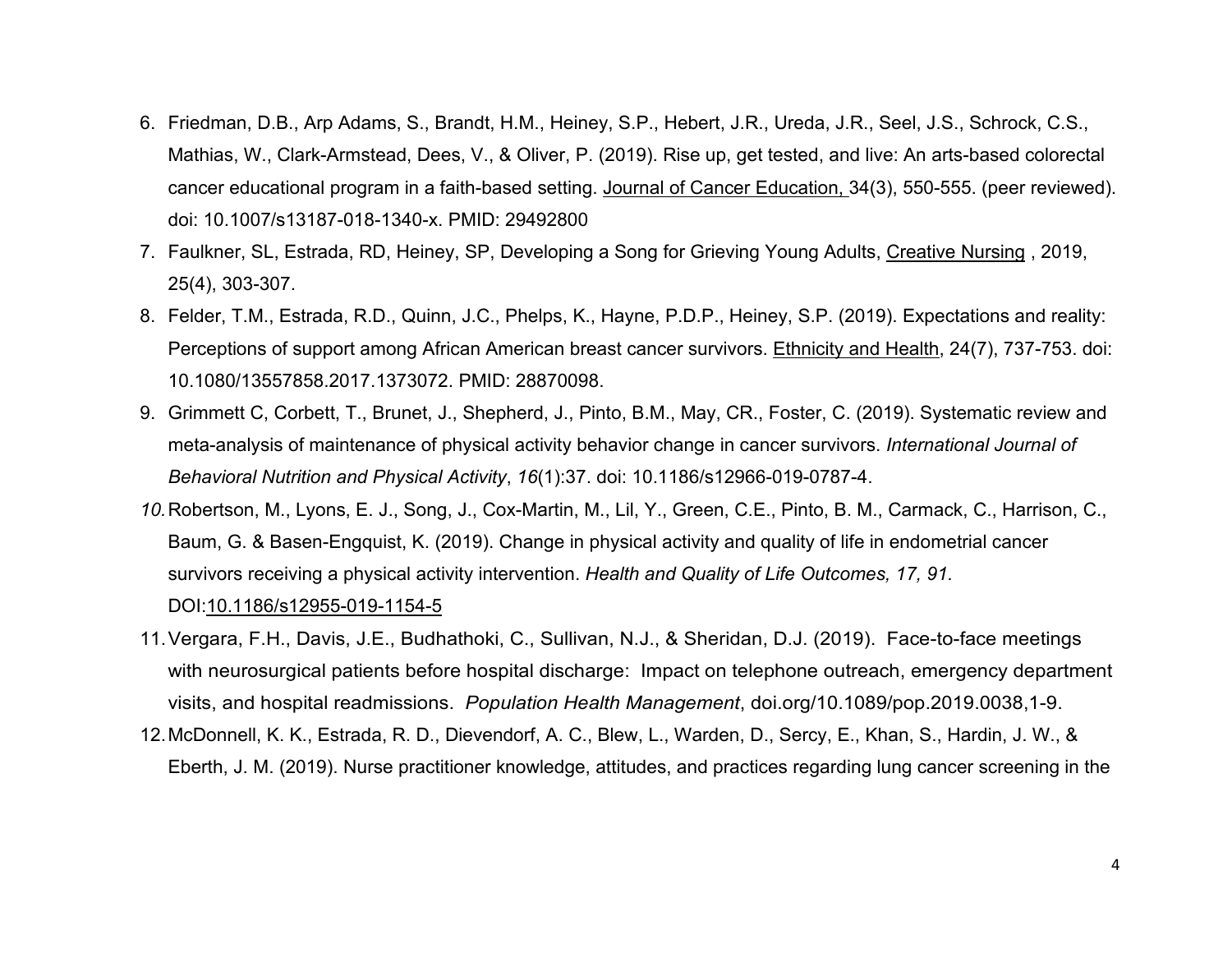United States: Practice guidelines and insurance reimbursement are not enough. *Journal of the American Academy of Nurse Practitiners*. doi: 10.1097/JXX.00000000000000960.1097/JXX.0000000000000096.

- 13.Webb, L. A., McDonnell, K. K., Adams, S. A., Felder, T. M., & Davis, R. (2019). Exploring stigma among lung cancer survivors: A scoping literature review. *Oncology Nursing Forum*, 46(4), 402. 1,2,4
- 14.McDonnell, K. K., Owens, O., Messias, D. K. H., Heiney, S. P., Friedman, D. B., Campbell, C., & Webb, L.A. (2019). Health Behavior Changes in African American Family Members Facing Lung Cancer: Tensions and Compromises. *European Journal of Oncology Nursing*. *38*, 57-64. 1,2
- 15.Heiney SP, †Parker PD, Felder TM, Adams SA, †Omofuma OO, Hulett J. A systematic review of interventions to improve adherence to endocrine therapy. *Breast Cancer Research and Treatment,* 2019 Feb; 173(3):499-510.
- 16.Parker PD\*, Heiney SP, Friedman DB, Adams SA & Dawson RM. (2019) The experience of chemotherapy teaching and readability of chemotherapy educational materials for women with breast cancer. *Journal of Cancer Education*, 1-9.
- 17.\*Yeung, C. W., Wickersham, K. E., & Gilbertson-White, S. (Under review, 2019). "Live your life cuz everybody's terminal": Managing emotional symptoms of advanced cancer within a rural context. *Oncology Nursing Forum.*
- 18.\*Nahm, E.-S., Miller, M., McQuaige, M., Corbitt, N., Jaidar, N., Rosenblatt, P., Zhu, S., Son, H.-J., Hertsenberg, L., Wickersham, K., . . . Powell, K. (2019). Testing the impact of Cancer Survivorship Patient Engagement Toolkit (CaS-PET) on selected health outcomes of survivors who completed treatments with curative intent. *Oncology Nursing Forum, 46(*5*), 572-584 DOI: 10.1188/19.ONF.572-584*
- 19.\*Jiang, Y., Wickersham, K. E., Zhang, X., Barton, D. L., Farris, K. B., Krauss, J. C., & Harris, M. R. (Accepted with major revisions, 2019). Patient side effect experience and self-management activities associated with adherence to oral anticancer agents. *Patient Preference and Adherence*.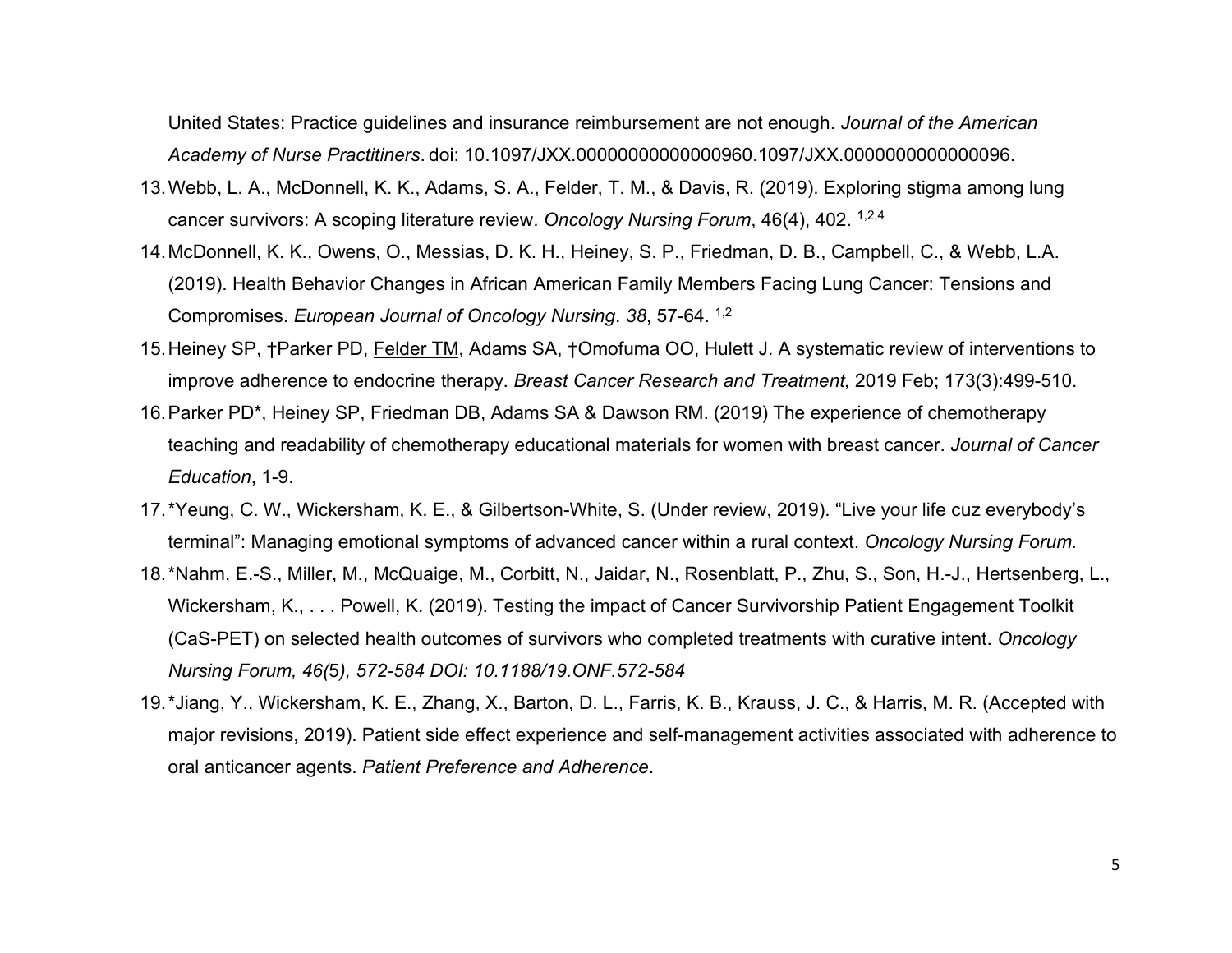- 20.\*Wickersham, K. E., Hodges, T. K., Edelman, M. J., Song, Y., Nan, M., & Dorsey, S. G. (2019). Differential gene expression in erlotinib-treated fibroblasts. *Nursing Research*, *68*(2), 110-126. doi: 10.1097/NNR.0000000000000330.
- 21.\*Wickersham, K. E., Powell, K., & Guterman, I., O'Malley, C., & Nahm, E.-S. (2019). Innovative use of patient portals during cancer survivorship: A first step. *Journal of Oncology Navigation & Survivorship*, *10*(3).
- 22.\*Gilbertson-White, S., Yeung, C.W., & & Wickersham, K. E.\*\* "Just living with them": Rural residents' experiences with cancer, cancer symptoms, and symptom management. *Oncology Nursing Forum*, 46(5), 531-542. doi: 10.1188/19.ONF.531-542
- 23.Webb L\*, McDonnell K, Adams SA, Davis R & Felder T. (2019) Exploring stigma among lung cancer survivors: A scoping literature review. *Oncology Nursing Forum*, 46(4):402.
- 24.\*Wickersham, K. E., Crothers, M., & Puth, D., & Weiss, M.N., & Powell, K., & & Resnick, B. (2019). Targeted therapy use in adults with cancer ≥ 85 years of age. *Geriatric Nursing*, 40, 63-66. DOI: org/10.1016/j.gerinurse.2018.06.014.
- 25.\*Wickersham, K., Adams, S. A., Sorrell, M.E., & Heiney, S. P. (2019). Adherence to oral targeted therapy for a cohort of women with breast cancer. *Supportive Care in Cancer, 27*(Suppl 1): S1-S302. [https://doi.org/10.1007/s00520-019-04813-1.](https://doi.org/10.1007/s00520-019-04813-1)
- 26.\*Sorrell, M., Wickersham, K. E., Adams, S. A., & Heiney, S. P. (2019). Racial disparities in setting of care in women with breast cancer in South Carolina. *Journal of Clinical Oncology, 37*, suppl (abstr e18146).
- 27.Nurses must collaborate to improve access to cancer care. Feature posted on May 24, 2019 on *Oncology Nursing News*:<https://www.oncnursingnews.com/>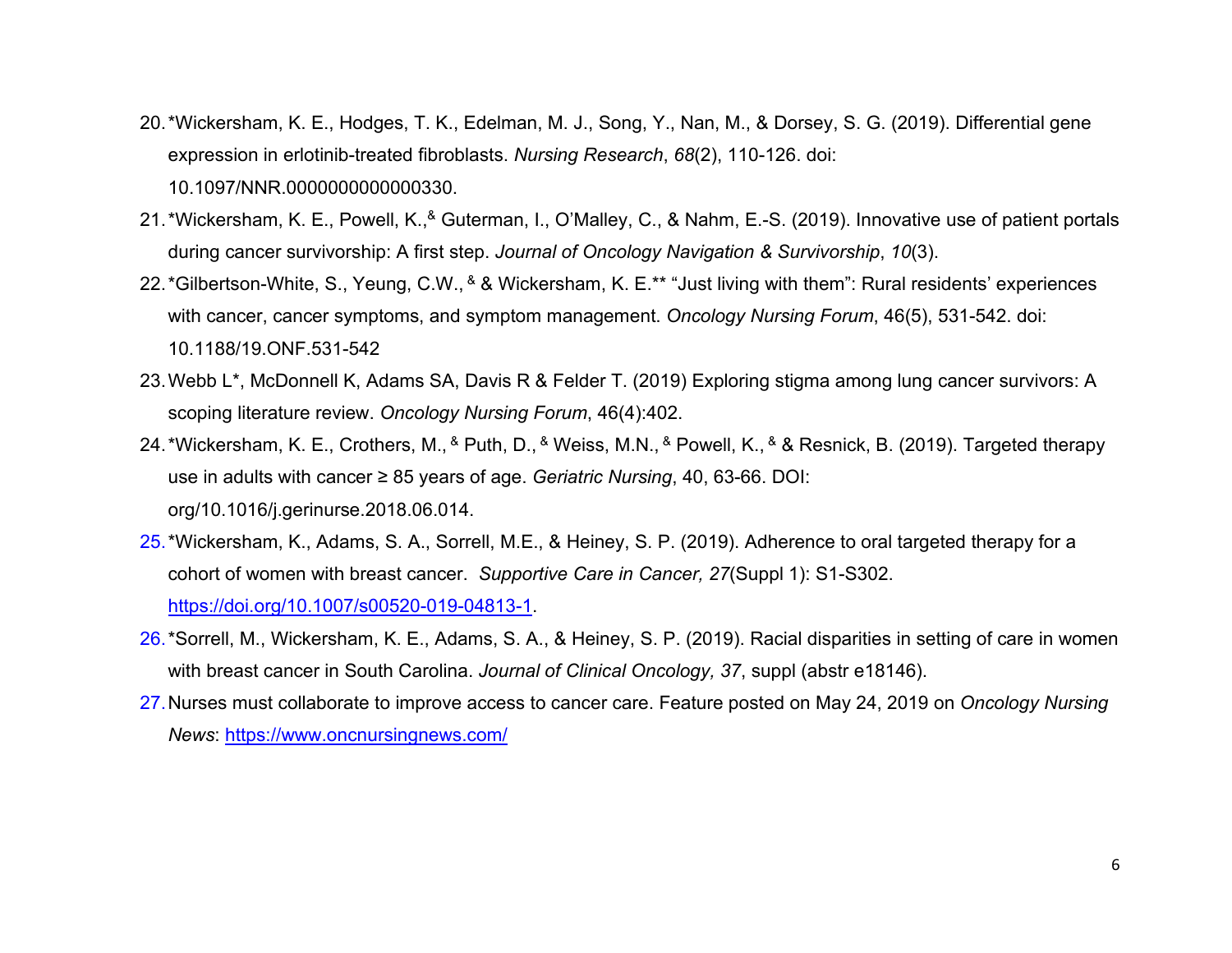28.Oncology nurses help bring telemedicine to rural communities. Feature posted on August 31, 2019 on *Oncology Nursing News*: [https://www.oncnursingnews.com/publications/oncology-nurse/2019/September-2019/oncology](https://www.oncnursingnews.com/publications/oncology-nurse/2019/September-2019/oncology-nurses-help-bring-telemedicine-to-rural-communities)[nurses-help-bring-telemedicine-to-rural-communities](https://www.oncnursingnews.com/publications/oncology-nurse/2019/September-2019/oncology-nurses-help-bring-telemedicine-to-rural-communities)

**Submitted** 

In Press

- 1. Hung P¥, Deng S, Zahnd WE, Adams SA, Olatosi B, Crouch EL & Eberth JM. (2019) Geographic disparities in residential proximity to colorectal and cervical cancer care providers. *Cancer*. In Press.
- 2. McDonnell, K. K., Owens, O. S., Messias, D. K., Friedman, D. B., Newsome, B. R., Campbell, C., Jenerette, C., & Webb, L. A. (in press). After ringing the bell: Survivors and family members' (dyads) perspectives on receptivity and preferences to lifestyle behavior change when facing lung cancer. Oncology Nursing Forum.
- 3. Owens, O. L., Smith, K. N., Beer, J. M., Gallerani, D. & McDonnell, K. K. (in press). Cultural sensitivity of "Breathe Easier," A mobile intervention for lung cancer survivors and families. Oncology Nursing Forum
- 4. Cox, D, Heiney, SP, Baliko, B. 2019. A Quality Improvement Project to Increase Provider Adherence to Mammography Guidelines, Nursing for Women's Health, In Press.
- 5. Schmitz, K. H., Campbell, A., Stuiver, M.M., Pinto, B.M., Schwartz, A. L., Morris, G. S. et al. (in press). Exercise is Medicine in oncology: Engaging clinicians to help patients move through cancer. *CA-A Cancer Journal for Clinicians*.
- 6. Kindred, M. M., Pinto, B.M. & Dunsiger, S.I. (in press). Mediators of physical activity adoption and maintenance among breast cancer survivors. *Journal of Behavioral Medicine*.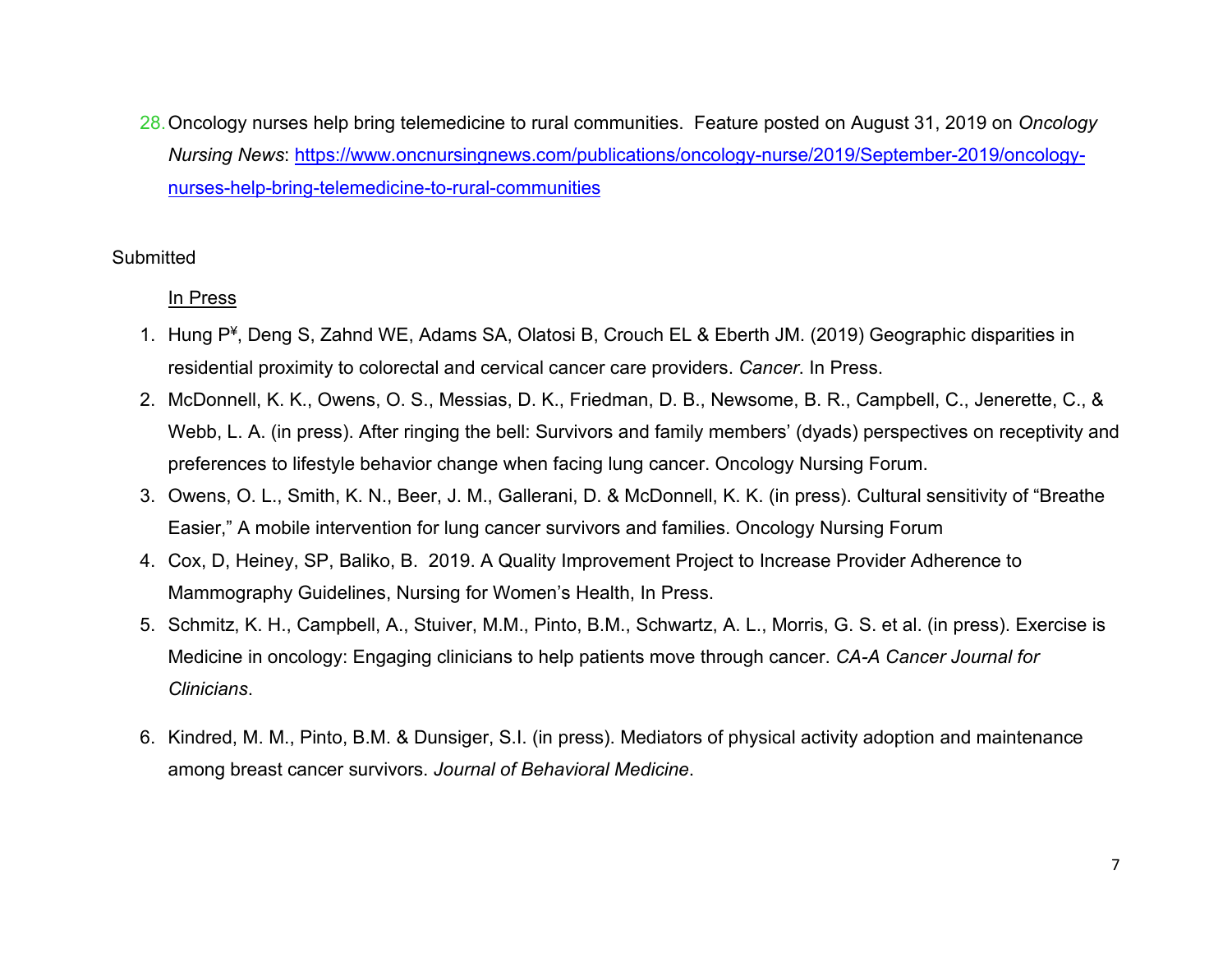7. Kindred, M. M., Pinto, B.M., & Dunsiger, S.I. (in press). Association of body esteem with fitness and body fat among colorectal cancer survivors: Secondary analyses from a randomized trial. *International Journal of Behavioral Medicine*.

#### **Submitted/Under Review**

- 1. Laurien Buffart, Maartje Schreurs, Harriët Abrahams, Joeri Kalter, Neil Aaronson, Paul Jacobsen, Robert Newton, Kerry Courneya, Jo Armes, Cecilia Arving, Annemarie Braamse, Yvonne Brandberg, Joost Dekker, Robert Ferguson, Marieke Gielissen, Bengt Glimelius, Martine Goedendorp, Kristi Graves, Sue Heiney, Rob Horne, Myra Hunter, Birgitta Johansson, Laurel Northouse, Hester Oldenburg, Judith Prins, Josée Savard, Michael van Beurden, Sanne van den Berg, Johannes Brug, Hans Knoop, Irma Verdonck-de leeuw. Effects and moderators of coping skills training on symptoms of depression and anxiety in patients with cancer: Aggregate data and individual patient data meta-analyses, 2019.
- 2. Babatunde, Oluwole A; Eberth, Jan M; Felder, Tisha M; Moran, Robert; Truman, Samantha; Hebert, James R; Heiney, Sue P; Adams, Swann Arp, Racial disparities and diagnosis-to-treatment time among patients diagnosed with breast cancer in South Carolina, Cancer Epidemiology and Disease Prevention.
- *3.* Heiney SP, Truman S, Babatunde OA, Felder TM, Eberth JM, Crouch E, Wickersham KE, & Adams SA. Racial and Geographic Disparities in Endocrine Therapy Adherence Among Younger Breast Cancer Survivors. Journal of Clinical Oncology.
- 4. Parker, P.D., Heiney, S.P., Adams, S.A., Friedman, D.B., & Dawson, R.M. (2019). Exploring health literacy on chemotherapy knowledge in women with breast cancer. *Health Literacy Research and Practice.*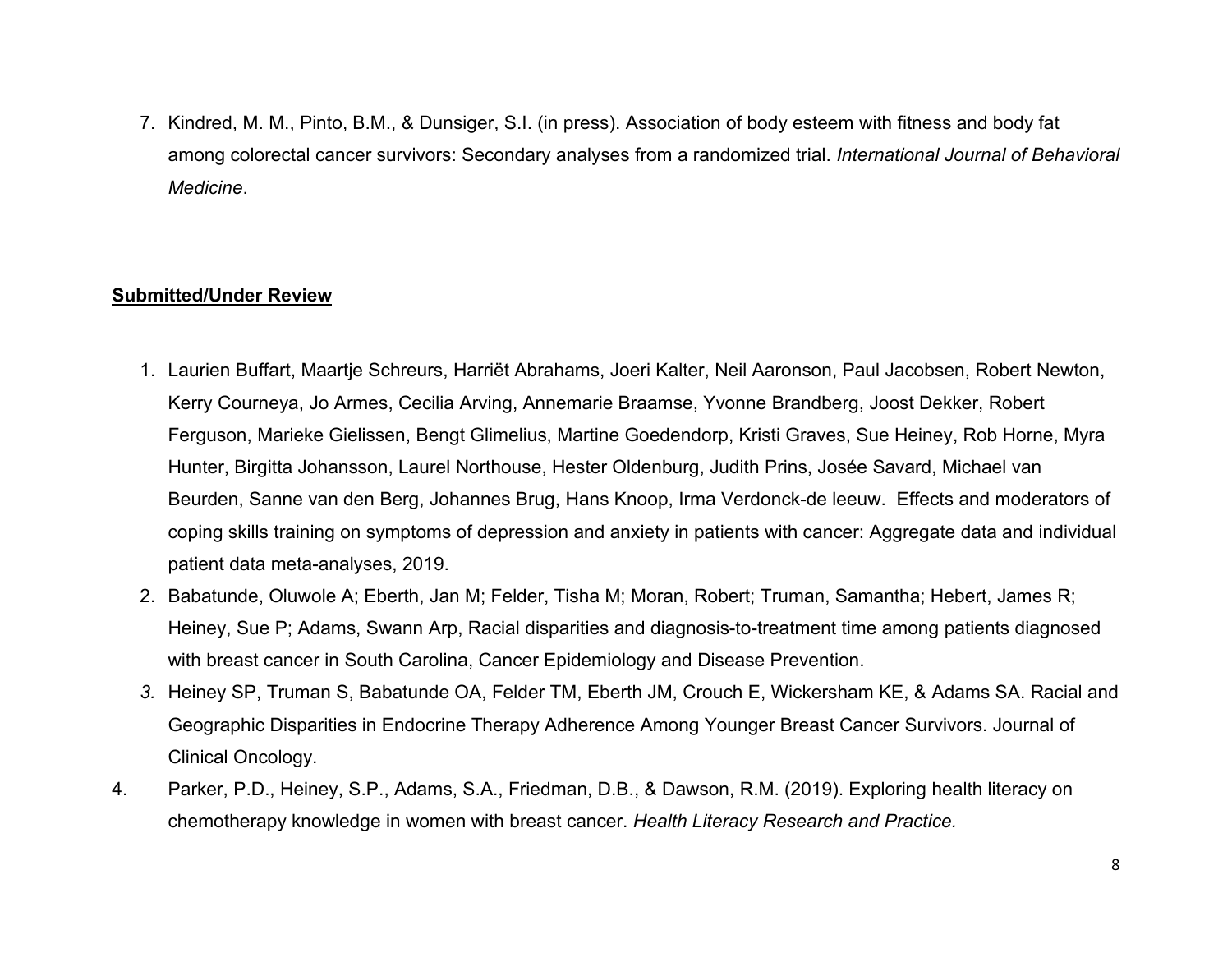- 5. Harriët Abrahams, Hans Knoop, Laurien Buffart, Maartje Schreurs, Neil Aaronson, Paul Jacobsen, Robert U Newton, Kerry Courneya, JF Aitken, Cecilia Arving, Yvonne Brandberg, SK Chambers, Marieke F Gielissen, Bengt Glimelius, Martine M Goedendorp, KD Graves, Sue Heiney, Rob Horne, Myra Hunter, Birgitta Johansson, Laurel Northouse, Hester Oldenburg, Judith Prins, Josée Savard, Michael van Beurden, Sanne van den Berg, Irma Verdonck-de Leeuw, Laurien Buffart. 2019 Moderators of the effect of psychosocial interventions on cancer-related fatigue, JAMA Oncology.
- 6. Myrehn-Bennett, A. R., McDonnell, K.K., Davis, J.E., Wirth, M., Hardin, J. & Gallerani, D.G. (2019). Effect of a dyad-based mindfulness cancer recovery on sleep quality of survivors of early-stage lung cancer and their family members – a pilot study. Submitted to *Oncology Nursing Forum*, under revision.
- **7.** Wu, H-S, Davis, J.E., & Chen I. (2019). Effects of bright light on depression and quality of life in women being treated for breast cancer. Submitted to *Cancer*, under revision.
- 8. Yelton, B., Lead, J.R., Adams, S.A., Brandt, H.M., Kulkarni, S.\*, Lewis, K.\*, Fedrick, D., Ureda, J.R. & Friedman, D.B. How do African American community members' perceptions about environmental risks of breast cancer compare with the current state of the science? Submitted to Cancer Causes & Control, 2019.
- 9. Owens, O. L., Gallerani, D. G., Beer, J., & McDonnell, K. K. State of the science on MSBR interventions for lung cancer and COPD: Recommendations for community and clinical translation.
- **10.** Beer, J. M., Smith, K. N., Kennedy, T., Mois, G., Acena, D., Gallerani, D. G., McDonnell, K. K., Owens, O. L. Designing Breathe Easier: Focus Group Evaluation of a Mindfulness mHealth App for Survivors of Lung Cancer and their Family Members.
- **11.** McDonnell, K. K., Gallerani, D. G., Owens, O. L., Beer, J., & Newsome, B. R. A mindfulness-based recovery program for survivors and partners facing lung cancer: Results of the *Breathe Easier* pilot study.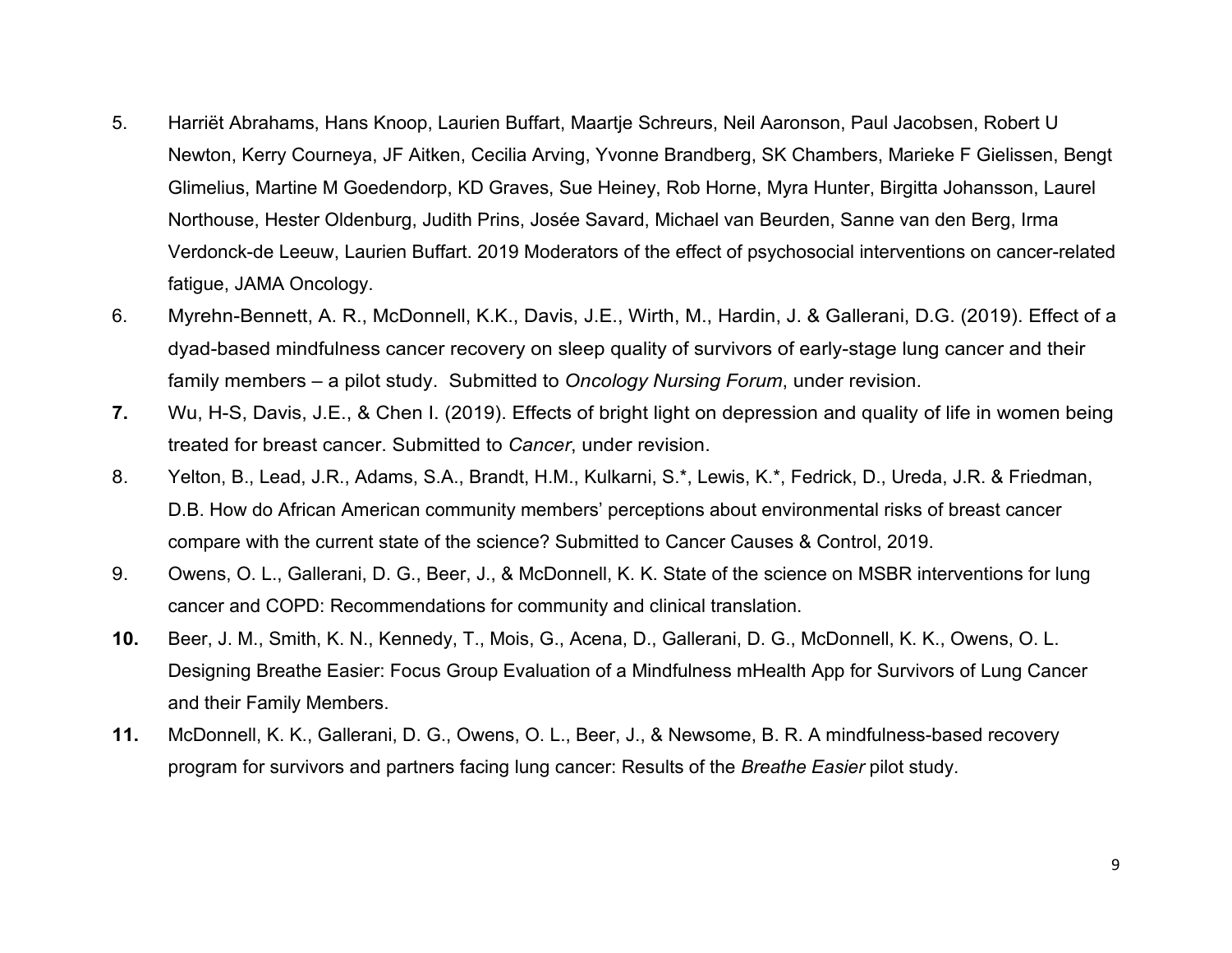**12.** Myhren-Bennett, A. R., McDonnell, K. K., Davis, J., Wirth, M., Hardin, J. W., & Gallerani, D. G. Evaluating Sleep Quality as a Preliminary Outcome of *Breathe Easier*: A Mindfulness-based Intervention for Survivors of Lung Cancer and Family Members (Dyads).

#### **Presentations/Posters/Abstracts:**

# **Presentations**

- 1. Kindred, M., Pinto, B.M, & Dunsiger (2019, March). Mediators of physical activity adoption and maintenance among breast cancer survivors. Poster presented at the Annual Meeting of the Society of Behavioral Medicine, Washington D.C.
- 2. Wirth, Michael. Research Forum for the College of Nursing, University of South Carolina, "Failure to Reject the Null Hypothesis in Behavioral Interventions: Lessons Learned from Two Dietary Interventions", October 2019.
- 3. Wirth, Michael. Breathe Easier Club (community support group for survivors of lung cancer and their family hosted by Dr. Karen McDonnell), College of Nursing, University of South Carolina, April 2019.
- 4. Parker, P.D., Heiney, S.P., Adams, S.A., Friedman, D.B., & Dawson, R.M. (2019, September). An exploration of the role of health literacy with chemotherapy knowledge in women with breast cancer. Poster presentation at the Showcase of Medical Discoveries – Community Research in Little Rock, AR.
- 5. Parker, P., Heiney, S., Friedman, D., Adams, S., & Dawson, R. (2019, September). Evaluation of the readability and suitability of chemotherapy educational materials for women with breast cancer. Podium presentation the International Cancer Education Conference in Salt Lake City, Utah, USA.
- 6. Cox, D, Heiney, S, Baliko, B. Womens Health Forum. An evidence-based practice change to increase provider adherence to mammography guidelines within a local primary care practice, March 8, 2019.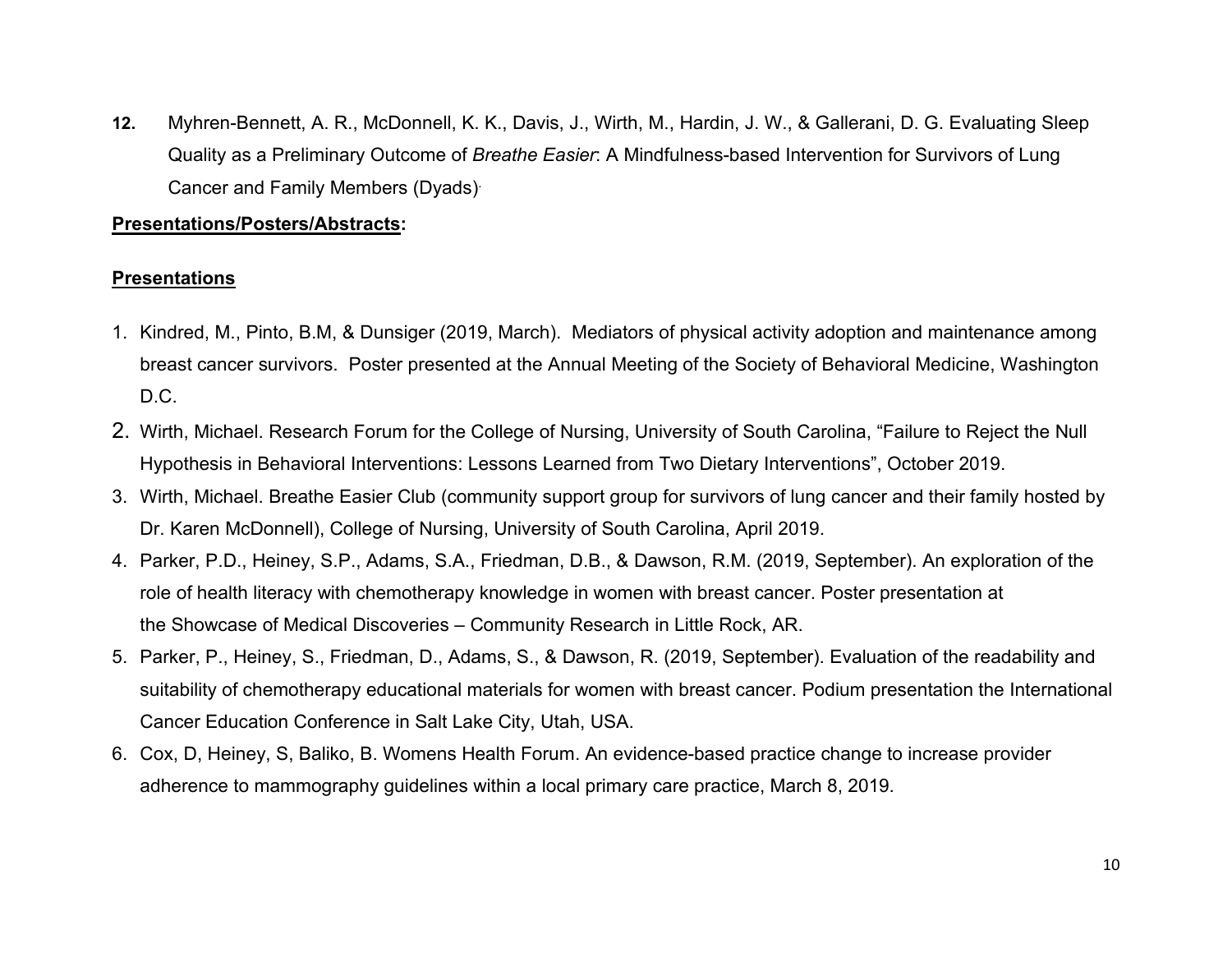- 7. Felder TM and Jackson JR. Mocha Mamas Milk: Evaluating the use of mobile technology to promote breastfeeding among African American women. *Accepted for podium presentation* in the Innovative Research and Programs to Improve the Health of Individuals from Diverse Backgrounds Symposium at the 2019 Southern Nursing Research Society Annual Conference, Orlando, FL, February 27-March 1, 2019
- 8. †Babatunde OA, Adams S, Eberth JM, Zahnd WE, Felder T, Moran R, Hebert JR. A Comparison of Mortality-to-Incidence Ratio with Survival Analyses in Assessing Racial Breast Cancer Disparities Across South Carolina Counties, *Cancer Epidemiology and Prevention Biomarkers,* 2019 March; 28 (3): 620.
- 9. †Babatunde OA, Adams S, Eberth JM, Felder TM, Moran R, Truman S, Alvarado C, Hebert JR. Identifying predictors of racial disparities in mortality among Blacks and Whites diagnosed with breast cancer in South Carolina, *Cancer Research,* 2019 July; 79 (13 Supplement): 4202.
- 10.Felder TM and Jackson JR. Mocha Mamas Milk: Evaluating the use of mobile technology to promote breastfeeding among African American women. *Accepted for podium presentation* in the Innovative Research and Programs to Improve the Health of Individuals from Diverse Backgrounds Symposium at the 2019 Southern Nursing Research Society Annual Conference, Orlando, FL, February 27-March 1, 2019.
- 11.K.E. Wickersham, S.A. Adams, M. Sorrell, & S.P. Heiney. Adherence to oral targeted therapy for a cohort of women with breast cancer (poster). Multinational Association for Supportive Care in Cancer Annual Meeting. 2019. San Francisco, CA.
- 12.Davis, J.E. (2019, October). *The Role of Sleep in Cognitive Health*. Paper presented at workshop Exploring Integrative Approaches to Support Cognitive Health during Cancer Treatment and the Survivorship Period, Society for Integrative Oncology Conference of 2019, New York, NY.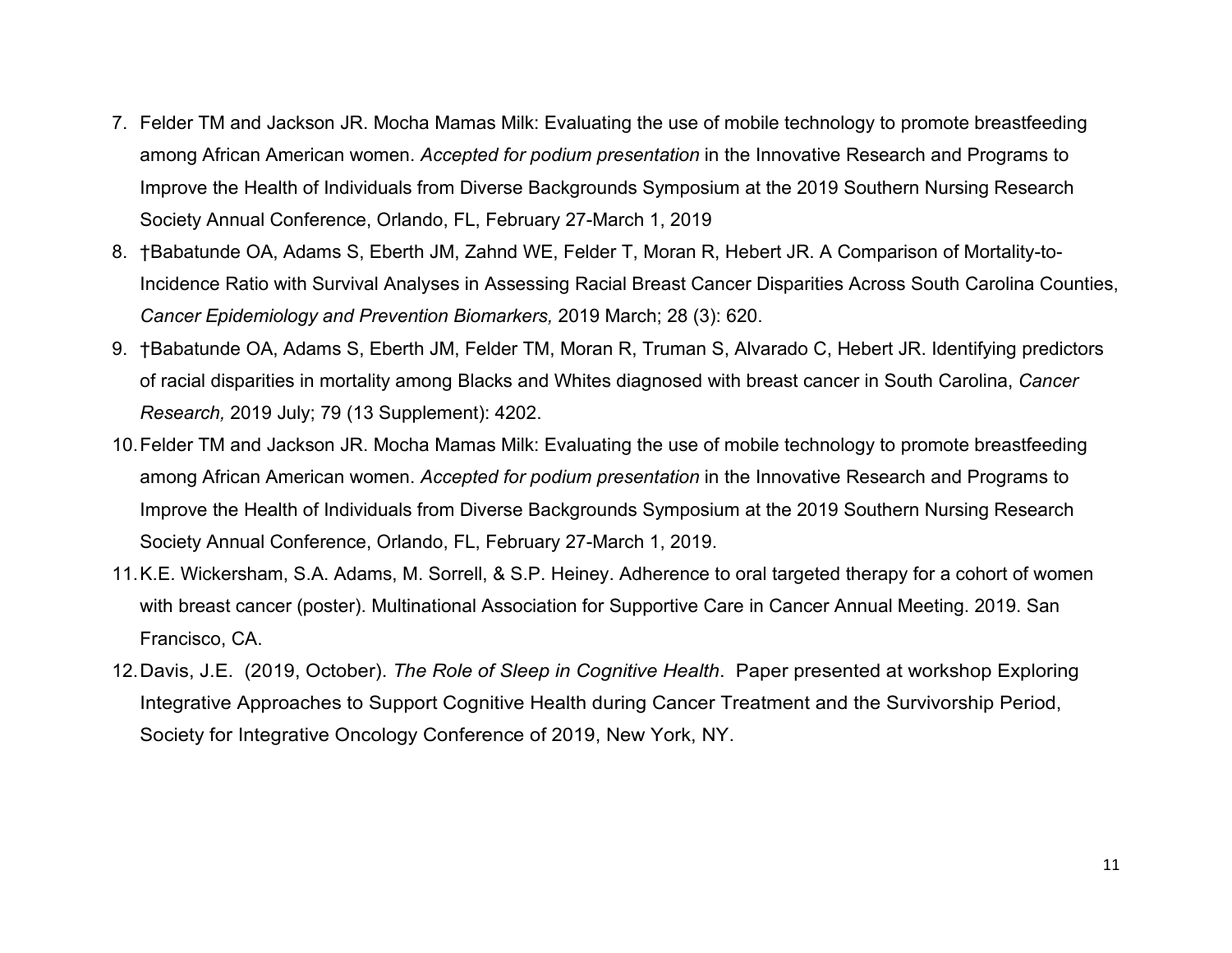- 13.McDonnell K.K., Gallerani, D.G., Owens O. L, Beer J., Hardin, J. W. (2019, June). *A Dyad-based Mindfulness Cancer Recovery Program to Reduce Lung Cancer Symptoms for Survivors and Family Members, Poster,* Multinational Association for Supportive Care in Cancer (MASCC)*, San Francisco, CA.*
- 14.McDonnell, K. K., Owens, O. L., Beer, J. M., Gallerani, D. (2019, June). *Empowering Lung Cancer Survivors and Caregivers to "Breathe Easier": Development and Evaluation of a M-Health Intervention. Abstract submitted to* American Society of Clinical Oncology (ASCO), Chicago, IL.
- 15. McDonnell, K. K., Gallerani DG, Newsome BR, Owens OL, Beer J, Webb LA, Myhren-Bennett A, Hardin, J. W. *(2019, September). A Dyad-based Mindfulness Cancer Recovery Program to Reduce Lung Cancer Symptoms—A Mixedmethods Study. Poster,* 2019 World Lung Cancer Conference, Barcelona, Spain.

# **Grants Funded & Submitted:**

# **Newly Awarded:**

| CSC Faculty/Role (PI as applicable) Grant | <b>Type</b>     | <b>Title</b>                                                                                                    | <b>Funding</b><br><b>Agency</b> | <b>Start Date</b> | <b>End Date</b> |
|-------------------------------------------|-----------------|-----------------------------------------------------------------------------------------------------------------|---------------------------------|-------------------|-----------------|
| Nathaniel Bell, PI                        | R <sub>03</sub> | Effect of the patient-centered<br>medical home on geographic and<br>racial disparities in health care<br>access | <b>AHRQ</b>                     | 9/1/19            | 8/31/20         |
| Nathaniel Bell, Co-I<br>(Eberth, PI)      | Research        | <b>Rural Health Research Center</b><br>Cooperative Agreement 2019-2020<br>- FORHP Project                       | <b>HRSA, FORHP</b>              | 9/1/19            | 8/31/20         |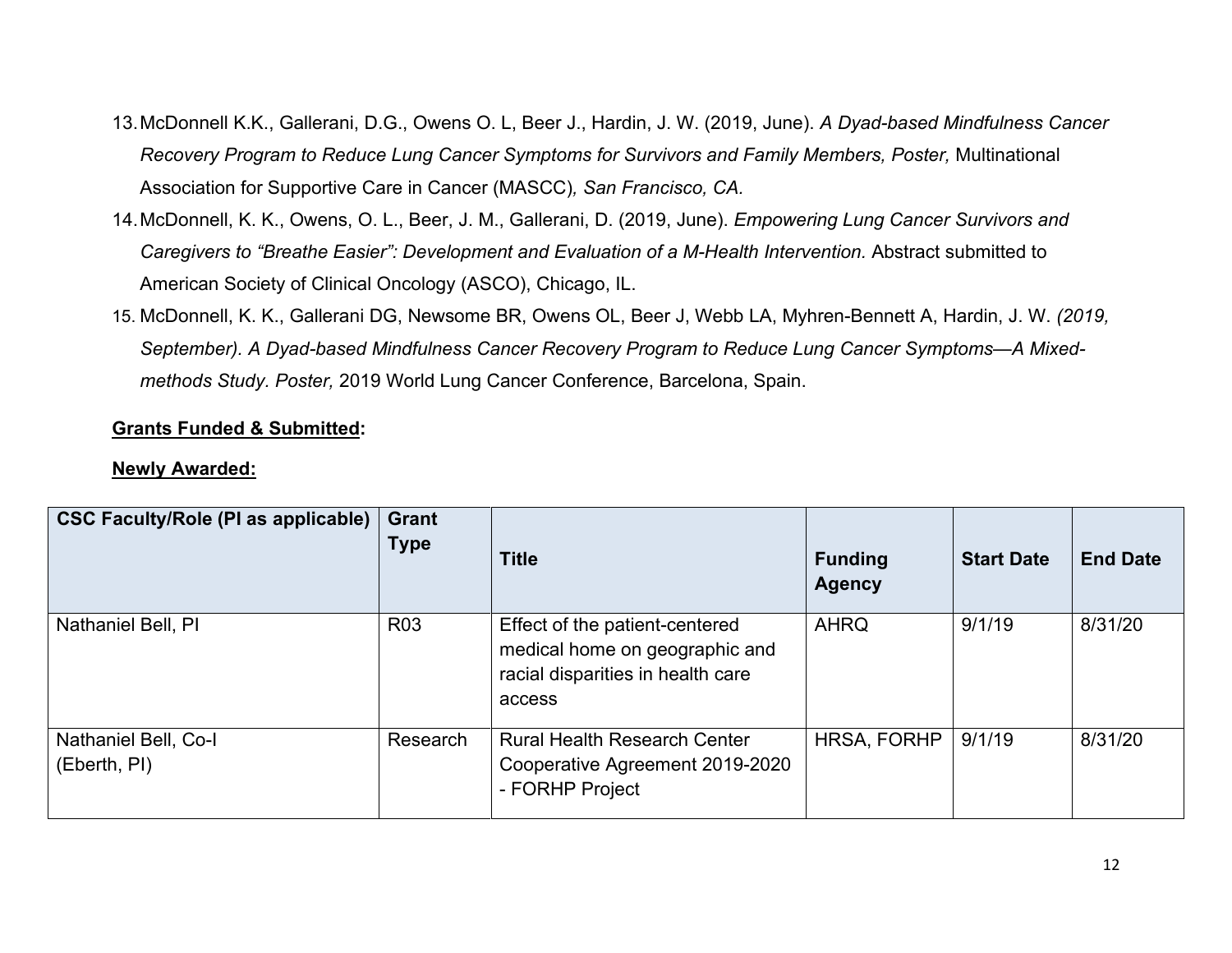| Sue Heiney, Swann Adams, Co-Is | SIP-19-005         | <b>South Carolina Cancer Prevention</b>                            | <b>NCI/NIH</b>       | 9/30/19 | 9/30/24  |
|--------------------------------|--------------------|--------------------------------------------------------------------|----------------------|---------|----------|
| (Friedman, PI)                 |                    | and Control Research Network:                                      |                      |         |          |
|                                |                    | Partner-Engaged and Evidence-                                      |                      |         |          |
|                                |                    | <b>Based Multilevel Implementation</b>                             |                      |         |          |
| Sue Heiney, Co-I               | <b>R01</b>         | Role of Circadian Factors in                                       | <b>NIH</b>           | 9/11/19 | 8/31/24  |
| (Burch, PI)                    |                    | Inflammation and Colorectal                                        |                      |         |          |
|                                |                    | Adenoma Risk                                                       |                      |         |          |
| Karen McDonnell, PI            | Program            | <b>Advancing Quality Lung Cancer</b>                               | <b>Bristol-Myers</b> | 1/1/19  | 12/31/19 |
|                                |                    | Survivorship in South Carolina 2.0                                 | Squibb               |         |          |
| Bernardine Pinto, PI           | <b>Pilot Study</b> | <b>Physical Activity Promotion for</b>                             | College of           | 1/1/19  | 12/31/19 |
|                                |                    | <b>Older Cancer Survivors:</b>                                     | Nursing/             |         |          |
|                                |                    | "Alexa/Virtual Coach Show Us the                                   | College of           |         |          |
|                                |                    | Way"                                                               | Engineering &        |         |          |
|                                |                    |                                                                    | Comuting             |         |          |
| Michael Wirth, Co-I            |                    | Shiftwork Adaptation in Law                                        | <b>NIJ</b>           | 2020    | 2024     |
| (Volanti, Burch, PIs)          |                    | <b>Enforcement: Targeting Chronic</b><br><b>Disease Prevention</b> |                      |         |          |
| Michael Wirth, Co-I            | <b>R01</b>         | Specialized Program of Research                                    | <b>NCI</b>           | 2019    | 2024     |
| (Hebert, Strayer, Pls)         |                    | Excellence in Racial Disparities in                                |                      |         |          |
|                                |                    | Cancer, Inflammation, and                                          |                      |         |          |
|                                |                    | <b>Biobehavioral Risk Factors</b>                                  |                      |         |          |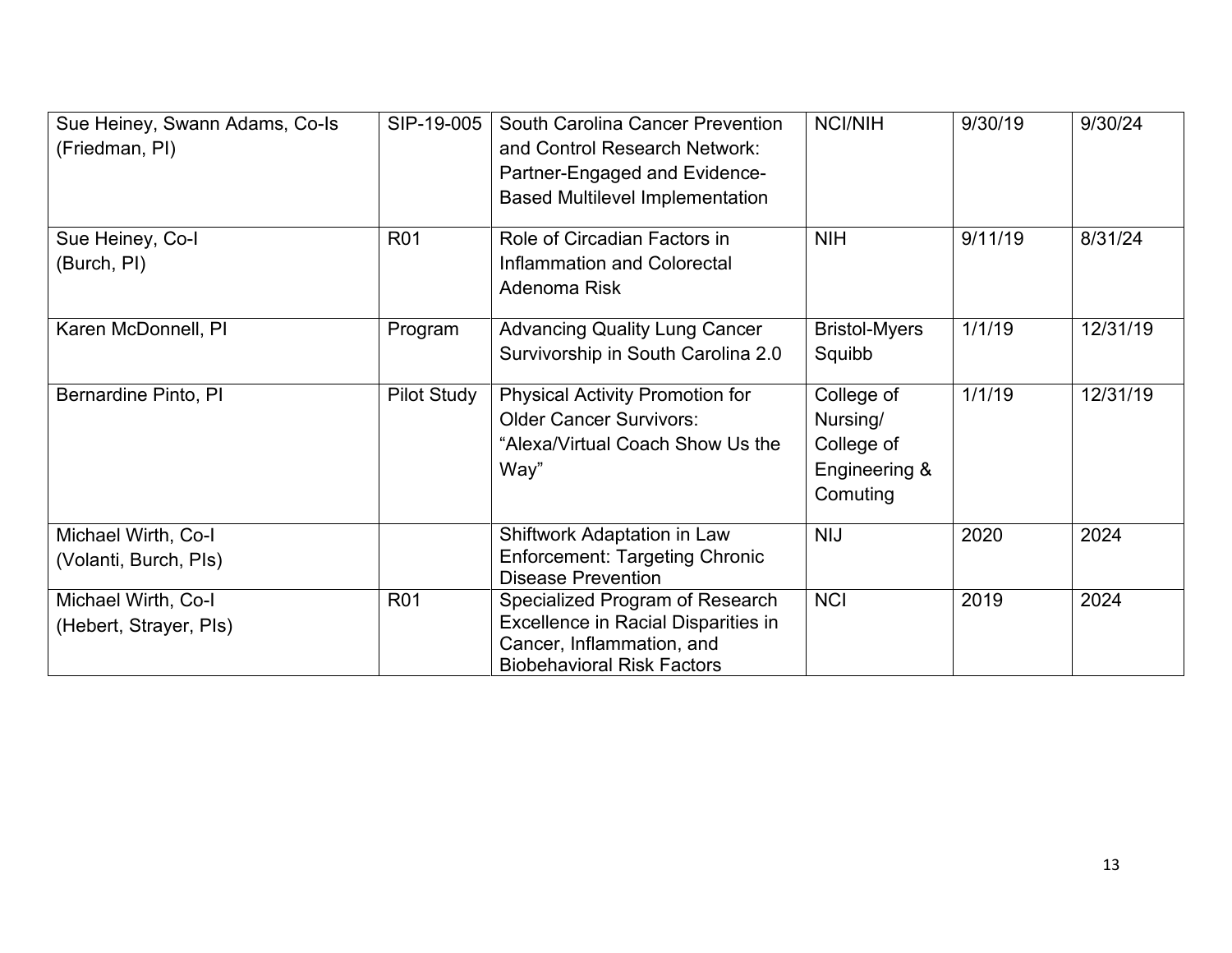# **Continuation Funding:**

| <b>CSC Faculty/Role (PI as applicable)</b>       | Grant<br><b>Type</b>     | <b>Title</b>                                                                                                                                                                                                                                    | <b>Funding</b><br><b>Agency</b> | <b>Start Date</b> | <b>End Date</b> |
|--------------------------------------------------|--------------------------|-------------------------------------------------------------------------------------------------------------------------------------------------------------------------------------------------------------------------------------------------|---------------------------------|-------------------|-----------------|
| Swann Adams, Co-I<br>(Friedman, PI)              | R <sub>03</sub>          | Strategies for Communicating the<br><b>Environmental Risks of Cancer</b><br>(SCERC)                                                                                                                                                             | NIH/NIEHS/<br><b>NCI</b>        | 12/1/16           | 2/28/19         |
| Swann Adams, Primary Sponsor (PI:<br>Oluwole)    | F99/K00                  | <b>Identifying Predictors of Racial</b><br><b>Disparity in Treatment and Mortality</b><br>Among Patients Diagnosed with<br><b>Breast Cancer in South Carolina</b><br>and Geospatial Investigation of<br><b>Breast Cancer Patient Navigation</b> | <b>NIH/NCI</b>                  | 9/1/2017          | 8/31/2023       |
| Felder, Tisha, PI (Mentor: Heiney)               | K01 NCC                  | Improving adherence to adjuvant<br>hormonal therapy among<br>disadvantaged breast cancer<br>survivors (Year 5)                                                                                                                                  | <b>NIH/NCI</b>                  | 9/1/19            | 8/31/20         |
| Sue Heiney, Swann Adams, Co-Is<br>(Friedman, PI) | SIP-14-011<br><b>NCC</b> | Faith, Activity, and Nutrition:<br>Dissemination in Underserved<br>Communities - Multi-Level,<br><b>Community-Clinical Cancer</b><br><b>Prevention and Control</b><br>Interventions (Year 4)                                                    | <b>CDC</b>                      | 9/30/18           | 9/29/19         |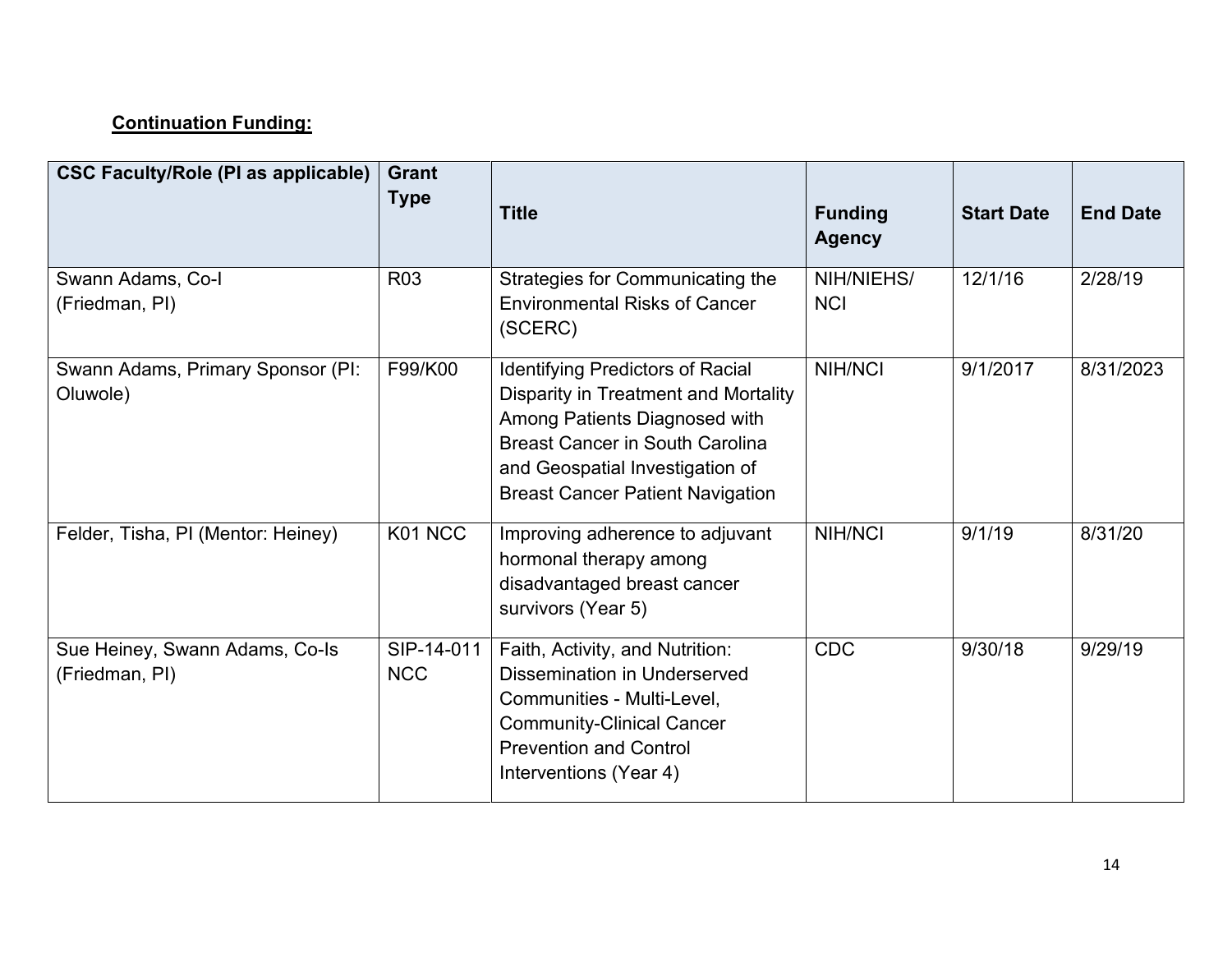| Sue Heiney, Co-I (PI: Elhers)                    | <b>ASPIRE I</b>        | The Effects of Aerobic Exercise on<br><b>Executive Function in Breast</b><br><b>Cancer Survivors: A Pilot</b><br><b>Randomized Trial</b>                  | <b>USCVPR</b>                                           | 7/1/18  | 9/30/19  |
|--------------------------------------------------|------------------------|-----------------------------------------------------------------------------------------------------------------------------------------------------------|---------------------------------------------------------|---------|----------|
| Karen McDonnell, PI                              | MRSG Re-<br>submission | Dyad-based Multiple Behavior<br>Intervention for Reducing Lung<br><b>Cancer Symptoms</b>                                                                  | <b>ACS</b>                                              | 1/1/18  | 12/31/22 |
| Bernardine Pinto, Consortium PI<br>(Valle, PI)   | <b>R01</b>             | Subaward: Promoting Physical<br><b>Activity in Young Adult Cancer</b><br>Survivors using mHealth and<br><b>Adaptive Tailored Feedback</b><br>Strategies ( | <b>NIH</b><br>(Subaward with<br>$UNC - Chapel$<br>Hill) | 2/7/18  | 1/31/21  |
| Bernardine Pinto, PI                             | R01 NCC                | <b>Peers Promoting Exercise Adoption</b><br>and Maintenance among Cancer<br>Survivors (Year 5)                                                            | <b>NCI/NIH</b>                                          | 4/1/19  | 3/31/20  |
| Bernardine Pinto, Madison DeMello,<br>Pls        | Seed<br>Grant          | A "Novel" Multi-Component<br>Approach to Promote Physical<br><b>Activity among Older Cancer</b><br><b>Survivors</b>                                       | <b>NCE</b>                                              | 5/1/18  | 4/30/19  |
| Bernardine Pinto, Co-I (PIs: Zarrett,<br>Wilson) | <b>R01</b>             | Connect through PLAY: A Staff-<br><b>Based Physical Activity Intervention</b><br>for Middle School Youth                                                  | <b>NIH/NINR</b>                                         | 6/11/18 | 5/31/23  |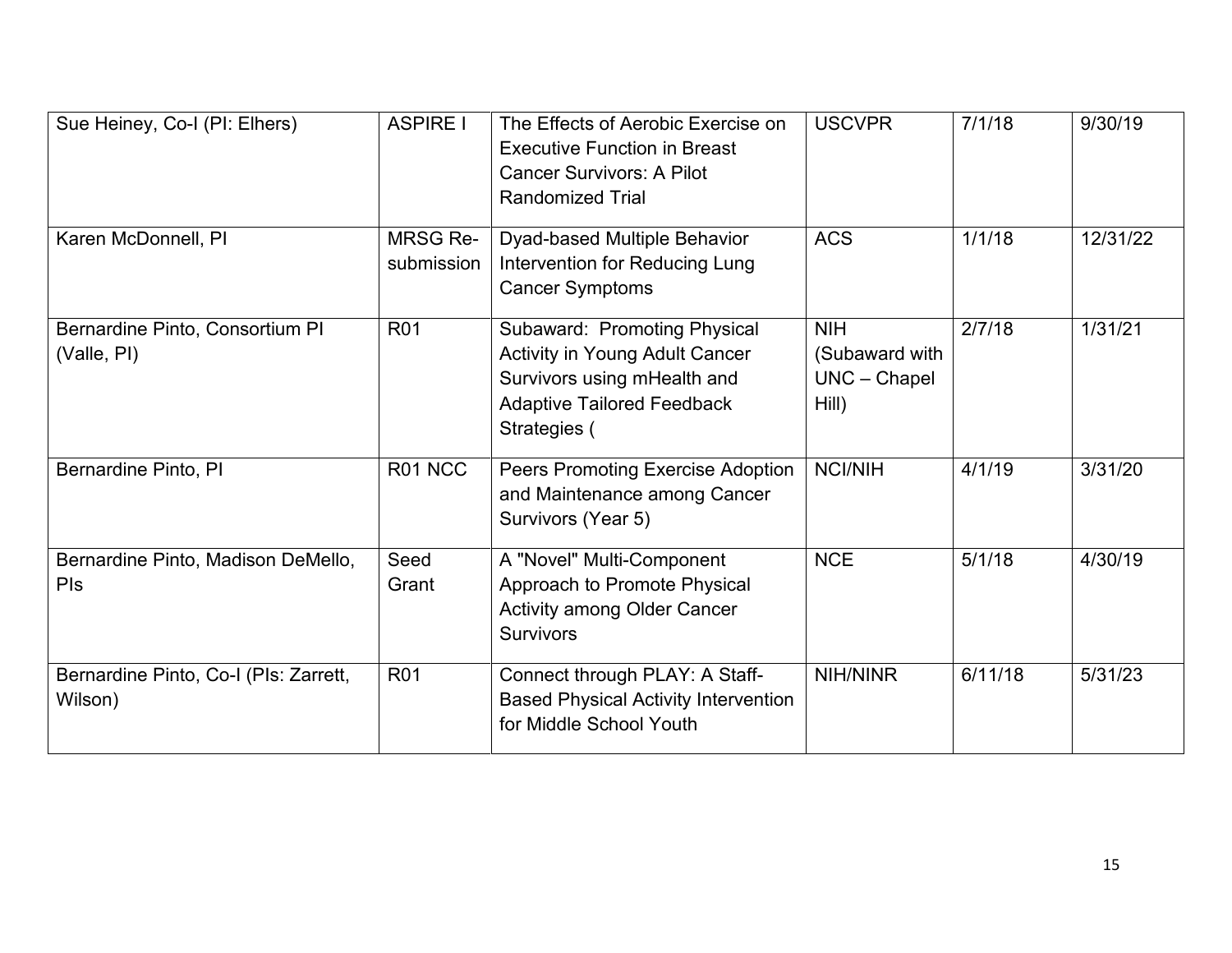| Michael Wirth, PI | <b>ASPIRE I</b> | <b>Qualitative Exploration of Future</b> | <b>USCVPR</b> | 7/1/18 | 9/30/19 |
|-------------------|-----------------|------------------------------------------|---------------|--------|---------|
|                   |                 | and Current Nurses Perceptions           |               |        |         |
|                   |                 | and Experiences on the Transition        |               |        |         |
|                   |                 | into the Nursing Workforce               |               |        |         |
|                   |                 |                                          |               |        |         |

# **Submitted:**

# **Research Awards-**

| <b>CSC Faculty/Role</b><br>(PI as applicable)        | <b>Title</b>                                                                                                                                                                   | <b>Funding</b><br><b>Agency</b> | <b>Start Date</b> | <b>End Date</b>  | <b>Requested</b><br><b>Funding</b> | <b>Status</b> |
|------------------------------------------------------|--------------------------------------------------------------------------------------------------------------------------------------------------------------------------------|---------------------------------|-------------------|------------------|------------------------------------|---------------|
| Adams, Swann,<br>Felder, Tisha,<br>Heiney Sue, Co-Is | Use of Novel Cancer Registry Data<br>Linkages to Understand Cancer<br><b>Racial and Geographic Disparities</b>                                                                 | <b>NIH/NCI</b>                  | 7/1/20            | 6/30/25          | \$1,250,000                        | Pending       |
| Bell, Nathaniel, Co-I<br>(Abshire, PI)               | A Novel Approach to Promoting<br>Physical Activity among in Rural<br>South Carolina Populations: A<br><b>Preliminary Study to Gauge</b><br><b>Community Needs and Interest</b> | <b>USC Provost</b>              | April 2018        | <b>July 2019</b> | \$15,000                           | Pending       |
| Bell, Nathaniel, PI                                  | The Role Of Nurse Practitioners<br>and Physician Assistants In<br><b>Reinventing Patient Centered</b><br><b>Medical Homes</b>                                                  | <b>USC Provost</b>              | April 2018        | <b>July 2019</b> | \$100,000                          | Pending       |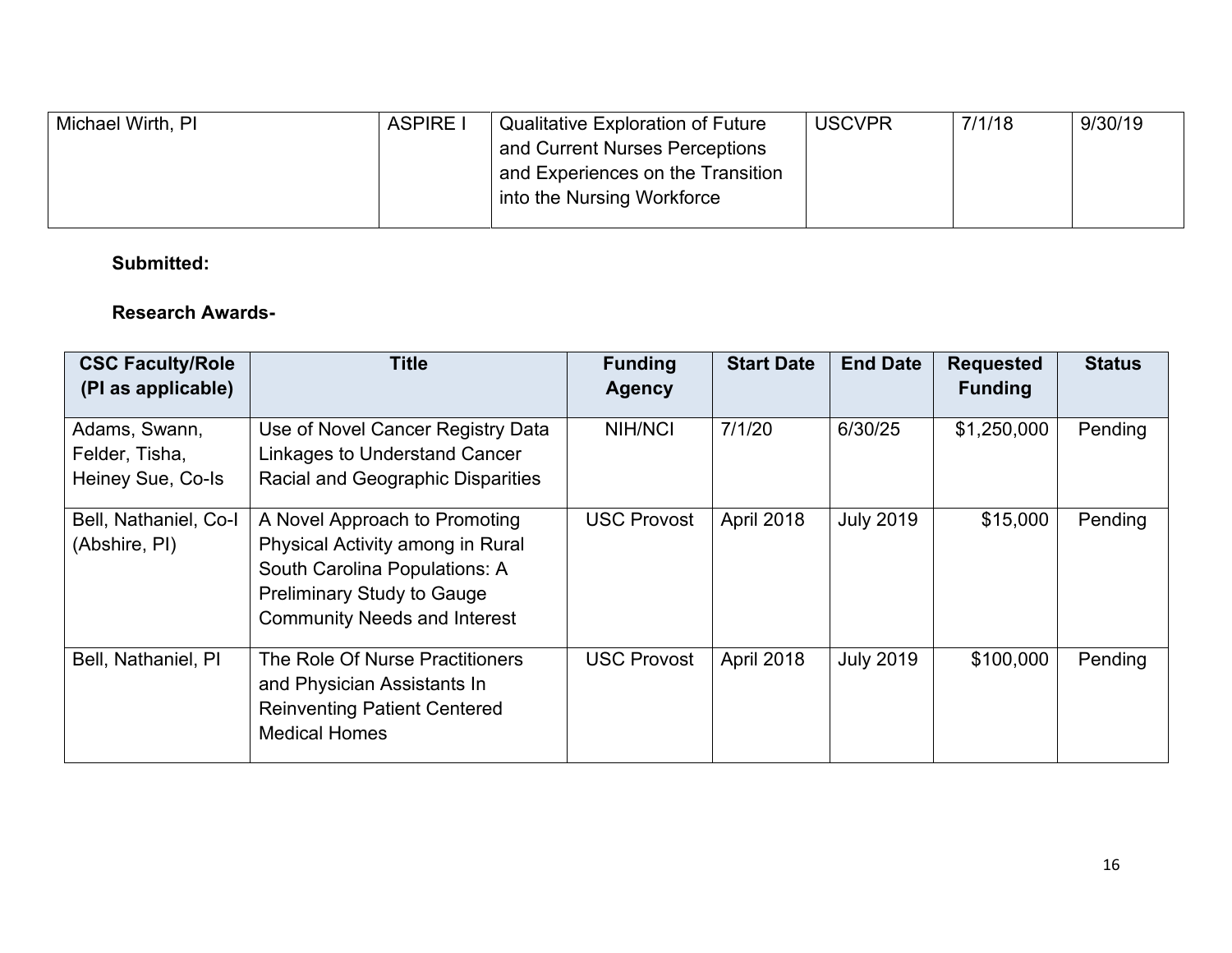| <b>CSC Faculty/Role</b><br>(PI as applicable)           | <b>Title</b>                                                                                                                                              | <b>Funding</b><br><b>Agency</b>                                                       | <b>Start Date</b>               | <b>End Date</b> | <b>Requested</b><br><b>Funding</b> | <b>Status</b> |
|---------------------------------------------------------|-----------------------------------------------------------------------------------------------------------------------------------------------------------|---------------------------------------------------------------------------------------|---------------------------------|-----------------|------------------------------------|---------------|
| <b>Tisha Felder</b><br>(Hebert, PI)                     | Supplement: Strengthening<br>Research, Training, and Outreach<br>Capacity for the Geographic<br><b>Management of Cancer Disparities</b><br>Program (GMaP) | <b>NIH/NCI</b>                                                                        | 7/9/18<br>(Submitted<br>9/18/19 | 6/30/20         |                                    | Pending       |
| Sue Heiney, Tisha<br>Felder<br>(Steck & Murphy,<br>Pls) | Komen Training Researchers to<br>Eliminate Disparities (TREND)<br>Grants                                                                                  | Komen<br>Foundation                                                                   | 10/17/19<br>(Submitted)         |                 |                                    | Pending       |
| Sue Heiney,<br>Consortium PI<br>(Lewis, PI)             | <b>Enhancing Connections-Palliative</b><br>Care: A Cancer Parenting Program<br>for Mothers with Advanced Cancer<br>and their Children                     | <b>NIH/NCI</b>                                                                        | 4/1/20                          | 3/31/24         | \$29,953                           | Not funded    |
| Ronda Hughes,<br>Nathaniel Bell, Co-I                   | Integrated Models for Statewide<br><b>Nursing Workforce and Demand</b>                                                                                    | CRE&<br><b>National</b><br>Council of<br><b>State Boards</b><br>of Nursing<br>(NCSBN) | 1/1/20                          | 9/30/21         | \$299,632                          | Not funded    |
| Karen McDonnell<br>(Bennett PI)                         | Sleep Assessment and Comparison<br>in African-American Lung Cancer<br><b>Survivors</b>                                                                    | American<br><b>Cancer Society</b>                                                     | 7/1/20                          | 6/30/22         | \$30,000                           | Pending       |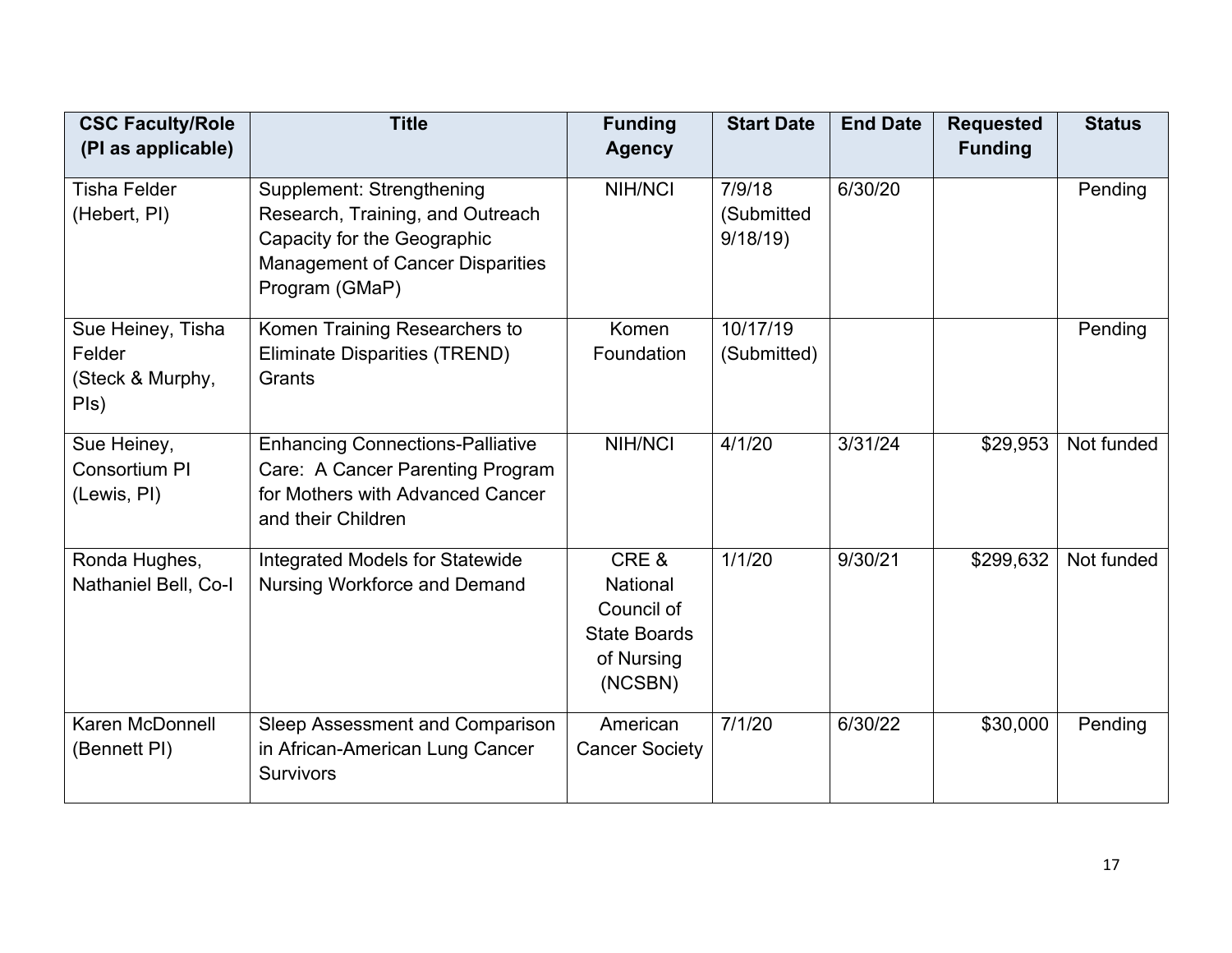| <b>CSC Faculty/Role</b>                                            | <b>Title</b>                                                                                                                                                                | <b>Funding</b>                 | <b>Start Date</b>       | <b>End Date</b> | <b>Requested</b> | <b>Status</b> |
|--------------------------------------------------------------------|-----------------------------------------------------------------------------------------------------------------------------------------------------------------------------|--------------------------------|-------------------------|-----------------|------------------|---------------|
| (PI as applicable)                                                 |                                                                                                                                                                             | <b>Agency</b>                  |                         |                 | <b>Funding</b>   |               |
| Bernardine Pinto, PI                                               | Peer Counseling for Physical<br><b>Activity Promotion among Breast</b><br>Cancer Survivors: Adapting an<br><b>Efficacious Intervention to Prepare</b><br>for Implementation | <b>NIH/NCI</b>                 | 7/1/20                  | 6/30/24         | \$1,000,000      | Pending       |
| Karen Wickersham,<br>PI                                            | Side effects and side effect<br>management of targeted therapy on<br>patients with non-small cell lung<br>cancer                                                            | <b>Lung Cancer</b><br>Research | 1/1/20                  | 12/31/22        | \$280,130        | Pending       |
| <b>Michael Wirth</b><br>(Murphy, PI)                               | A Dietary Intervention Pilot Study to<br>Improve the Colonic Environment<br>and Systemic Inflammatory Profile<br>in African Americans (AA)                                  | <b>NIH</b>                     | 7/1/20                  | 6/30/22         | \$286,469        | Not funded    |
| <b>Michael Wirth</b><br>(Robb, Wagner,<br>Sutherland,<br>Awardees) | Online Mindfulness Intervention to<br><b>Reduce Stress among Diabetes</b><br><b>Patients</b>                                                                                | <b>PRISMA</b><br>Health        | 11/11/19<br>(submitted) |                 |                  | Pending       |
| Michael Wirth, PI                                                  | Examining the efficacy of early time-<br>restricted feeding as a new<br>approach to the treatment of obesity                                                                | <b>NIH/NHLBI</b>               | 7/1/20                  | 6/31/25         | \$2,481,121      | Pending       |